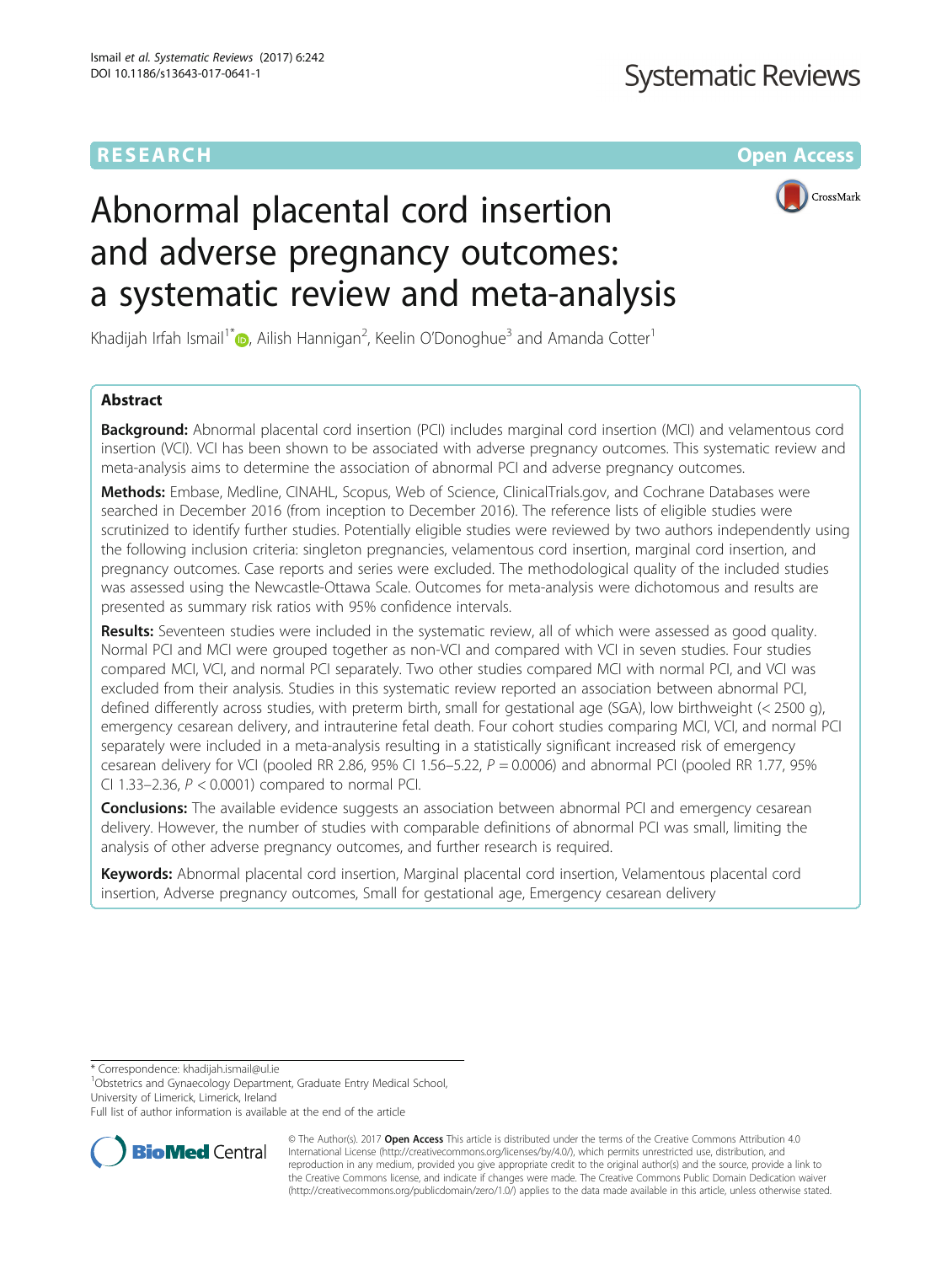## Background

The umbilical cord insertion site to the placenta can be described as central, eccentric, marginal (battledore), and velamentous (membranous) insertions. Central and eccentric insertions account for more than 90% of term placentas [\[1](#page-9-0)]. Marginal cord insertion (MCI) and velamentous cord insertions (VCI) are categorized as abnormal PCI [\[1](#page-9-0)]. In MCI, the cord inserts at the edge of the placenta, but still arises directly from the placental mass. In VCI, the umbilical vessels insert into the membranes, thus the vessels traverse between the amnion and the chorion before reaching the placenta. VCI occurs in approximately 1% of singleton pregnancies and MCI in approximately 7% [[1](#page-9-0)].

Non-central cord insertions have been shown to modify placental functional efficiency and have a sparser chorionic vascular distribution [\[2](#page-9-0)]. In VCI, the umbilical vessels are prone to compression and rupture due to the lack of protection from Wharton's jelly [\[3](#page-9-0)]. VCI is eight times more common in twin than singleton pregnancies, with double the risk with monochorionic twins, and three times the risk in twin pregnancies with fetal growth restriction [[4](#page-9-0)].

The pathogenesis of the abnormal PCI is not well understood. Three theories have been proposed: 1) The abnormal primary implantation or 'polarity theory', which postulates that umbilical cord insertion site is determined at initial implantation by the orientation of the fetal pole relative to the endometrial surface; [[1\]](#page-9-0) 2) The theory of trophotropism which postulates that the placenta grows in areas with good blood supply and atrophies in areas where there is not; [[1\]](#page-9-0) 3) The "abnormal placental development because of decreased chorionic vessel branching" theory, which posits that non-central insertion results from abnormal vasculogenesis in the placenta [[5\]](#page-9-0).

Some studies suggest an association between abnormal PCI and adverse pregnancy outcomes in singleton pregnancies including small for gestational age (SGA) infants, preterm birth, perinatal death, intrauterine fetal death, and intrapartum complications including emergency cesarean delivery (CD) [\[6](#page-9-0)–[8\]](#page-9-0). There are also conflicting results where studies found that SGA infants were more commonly associated with abnormal PCI but the difference was not statistically significant [\[9](#page-9-0), [10](#page-9-0)], and there were no differences in the risk of preterm birth and intrauterine fetal death between abnormal and normal PCI [\[9](#page-9-0)].

A meta-analysis published recently on placental implantation abnormalities and preterm birth found an association of VCI and adverse pregnancy outcomes such as preterm birth, SGA infants, perinatal death and neonatal intensive care unit (NICU) admission [\[11\]](#page-9-0). In the metaanalysis, MCI was combined with normal PCI as non-

VCI, and pregnancies with VCI were compared to those without VCI (VCI vs. non-VCI) [[11\]](#page-9-0). However, the association of MCI and adverse pregnancy outcomes has not been evaluated systematically. Therefore, our objective of conducting this systematic review and meta-analysis is to provide a summary of the observational studies on adverse pregnancy outcomes associated with MCI and VCI separately and in combination as abnormal PCI.

## **Methods**

## Search strategy

The Medline, Embase, CINAHL, Scopus, Web of Science, ClinicalTrials.gov, and Cochrane databases were searched on the 31 of December 2016 and include all studies available in each database from their inception to the search date. The following combination of keywords was used: (umbilical cord insertion OR cord insertion OR insertion of the cord OR placental cord insertion) AND (velamentous OR marginal OR peripheral OR battledore), (pregnancy OR labo\*r OR perinatal) AND (outcome\* OR complication\*). The search strategy was developed with a medical librarian (Medline search strategy is included as Additional file [1\)](#page-9-0). It was adapted separately for each database. No language filters were applied. Reference lists of the eligible studies were scrutinized to identify further studies. The search strategy was pre-defined prior to the search but no protocol and the review was not registered with PROSPERO.

#### Study selection

Potentially eligible studies identified from the database including conference abstracts were reviewed by two authors (KII and AC) independently using the following inclusion criteria: singleton pregnancies, VCI, MCI, and pregnancy outcomes. Discrepancies were resolved by reaching consensus between the reviewers. Multiple pregnancies were excluded due to the higher prevalence of abnormal PCI and higher risk of adverse outcomes in these pregnancies compared to singleton pregnancies. At least one of the pregnancy outcomes was reported in selected studies. Case reports and case series were excluded. Multiple articles based on the same data were only included once. Data from the same setting but with non-overlapping study periods were included.

Outcomes examined in this systematic review were small for gestational age (SGA) infants defined as birth weight less than the tenth centile for the gestation, emergency CD, intrauterine fetal death which refers to babies born after 24 weeks gestation or birth weight of more than 500 g, with no signs of life; preterm birth where the gestational age at birth was less than 37 completed weeks, low birth weight defined as birth weight of less than 2500 g, postpartum hemorrhage defined as blood loss of more than 500 ml, and manual removal of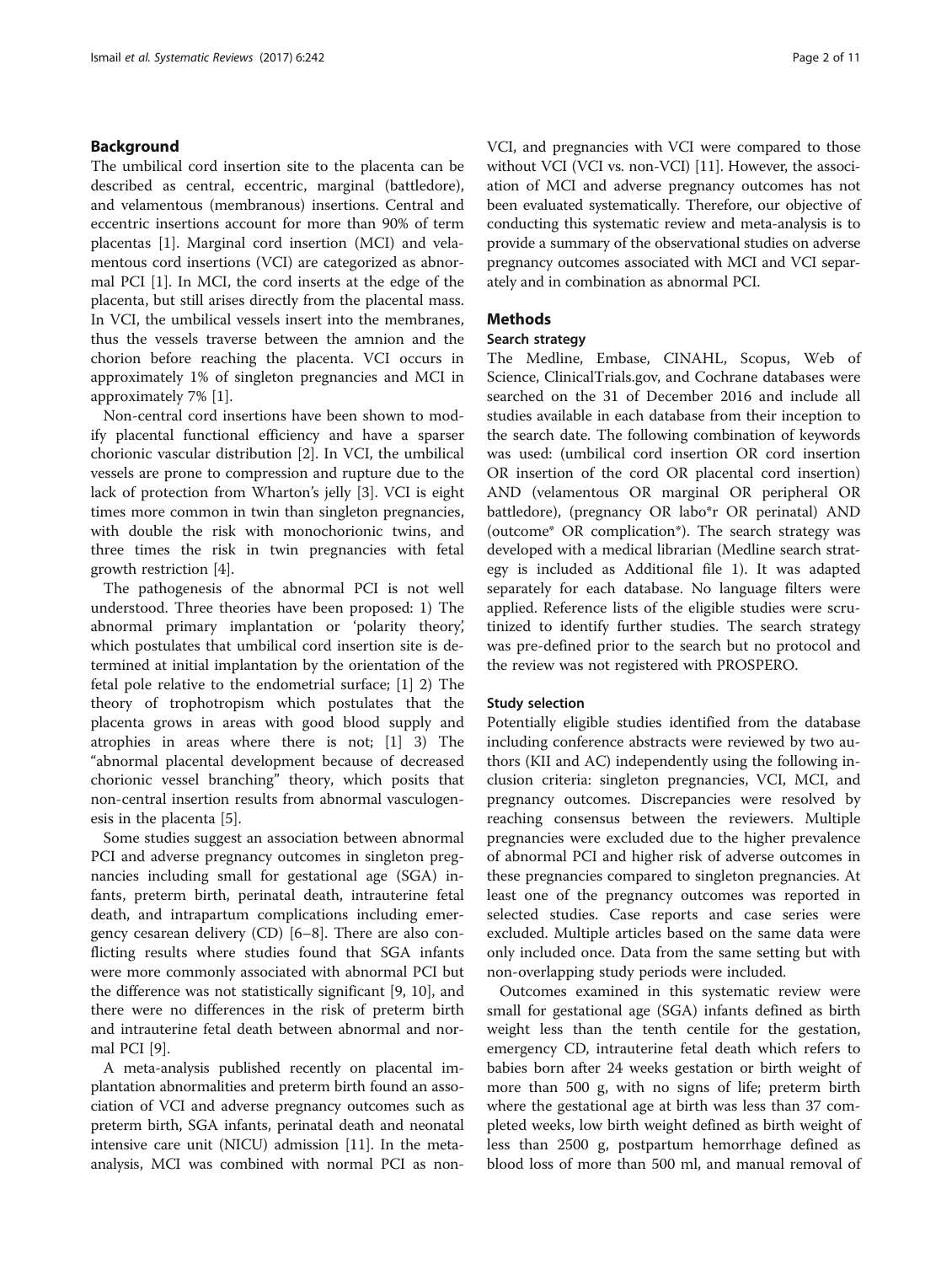placental (retained placenta needing removal manually in operating theater. Meta-analysis was planned on cohort studies where the same outcomes were examined for MCI and VCI were separately, with MCI defined as distance from PCI site to the placental margin of less than two centimeters. Studies not fitting the criteria for meta-analysis were included in the descriptive analysis.

#### Methodological quality assessment

Methodological quality of the eligible studies was assessed by KII using the Newcastle-Ottawa Scale [\[12](#page-9-0)]. The studies were assessed based on the representativeness of the exposed cohort, selection of the non-exposed cohort, ascertainment of exposure, comparability of cohorts on the basis of the design and analysis and assessment of outcome. Using an adapted GRADE framework [[13\]](#page-9-0), we rated the quality of evidence across studies (with comparable definitions of abnormal PCI) for each primary outcome as high, moderate, low, or very low based on factors such as study design and limitations, inconsistency in study findings, and imprecision.

#### Data collection

Data were extracted using a data extraction form and recorded in a Microsoft Excel spreadsheet. The information obtained from each article includes study design, participants' characteristics, definition of abnormal PCI used and the pregnancy outcomes compared.

#### Data analysis

The systematic review was reported in accordance to the Preferred Reporting Items for Systematic Reviews and Meta-Analyses (PRISMA) guideline. The completed PRISMA checklist is included as Additional file [2.](#page-9-0) For meta-analysis, all outcomes were dichotomous and results are presented as summary risk ratios with 95% confidence intervals. Heterogeneity was assessed using the  $\chi$ 2 test and the inconsistency index- $I^2$  statistic. A random effects model was used where there was evidence of significant heterogeneity (*p* value from the  $\chi^2$ test < 0.10 or  $I^2$  > 40%). A fixed effects model was used where there was no evidence of heterogeneity. The Egger test and funnel plot were used to assess publication bias. Analysis was carried out using Review Manager Software REVMAN Version 5.3. For outcomes where meta-analyses could not be performed, a descriptive synthesis was carried out.

## Results

#### Literature search

A total of 2732 articles were identified through database searching and from scrutinizing the eligible articles. After screening the title and abstract, 2698 articles were excluded. Thirty-four full-text articles were then assessed. Seventeen further articles were excluded after detailed reading, leaving 17 articles for data extraction and descriptive synthesis. Four studies were included for quantitative analysis (see PRISMA flow diagram Fig. [1](#page-3-0)). The details of included studies in the qualitative and quantitative analyses are presented in Table [1](#page-4-0), and those of excluded studies, in Additional file [3.](#page-9-0)

#### Study characteristics

Twelve of the included studies were cohort studies and five were case-control studies (Table [1\)](#page-4-0). PCI was categorized based on gross examination in three studies [[14](#page-9-0)–[16](#page-9-0)], from ultrasound examination in two studies [[17, 18](#page-9-0)], or from secondary analysis of existing databases in the other 12 studies (Table [1\)](#page-4-0). Comparison groups were also different in the 17 included studies. Only five studies compared MCI, VCI, and normal PCI [[6, 14](#page-9-0), [16](#page-9-0), [18, 19\]](#page-9-0). Seven studies compared VCI and non-VCI pregnancies [[7, 8](#page-9-0), [10, 15](#page-9-0), [20](#page-9-0)–[22\]](#page-9-0). Two studies compared only MCI and normal PCI, excluding VCI [[17, 23](#page-9-0)]. Boulis et al. compared outcomes of pregnancies with MCI and VCI with outcomes for the general population from the Centers for Disease Control and Prevention (CDC) database [[24\]](#page-9-0). Two other studies compared central PCI with peripheral PCI but using different definitions for peripheral PCI [\[9](#page-9-0), [25](#page-9-0)].

#### Methodological quality

The assessment of the methodological quality of included studies, based on the Newcastle-Ottawa Scale, is given in Table [2.](#page-5-0) The majority of included studies were considered good quality with the cohort being representative of the population and both normal and abnormal PCI selected from the same population. The adverse outcomes were identified at the start of the study, were assessed independently, and the assessment of normal and abnormal PCI was ascertained from ultrasound, gross examination, or medical records in all included studies. Ten studies adjusted for known confounders such as maternal age, parity, and maternal smoking in a multivariable regression analysis [[6](#page-9-0)–[8, 10, 15](#page-9-0), [16, 20](#page-9-0)–[22, 25](#page-9-0)]. Five studies [[9](#page-9-0), [14](#page-9-0), [17, 23](#page-9-0), [24\]](#page-9-0) had insufficient information to assess adjustment for confounders (four of those studies [[14, 17, 23](#page-9-0), [24](#page-9-0)] were conference abstracts).

The lack of a comparable definition of abnormal PCI used across all studies limited the GRADE assessment of the evidence for each adverse pregnancy outcome. Only the evidence for one outcome, emergency CD, was assessed (Table [3\)](#page-6-0).

#### Meta-analysis

We found only three cohort studies comparing MCI, VCI, and normal PCI separately and all were included in the meta-analysis [[14, 18, 19](#page-9-0)]. Another study by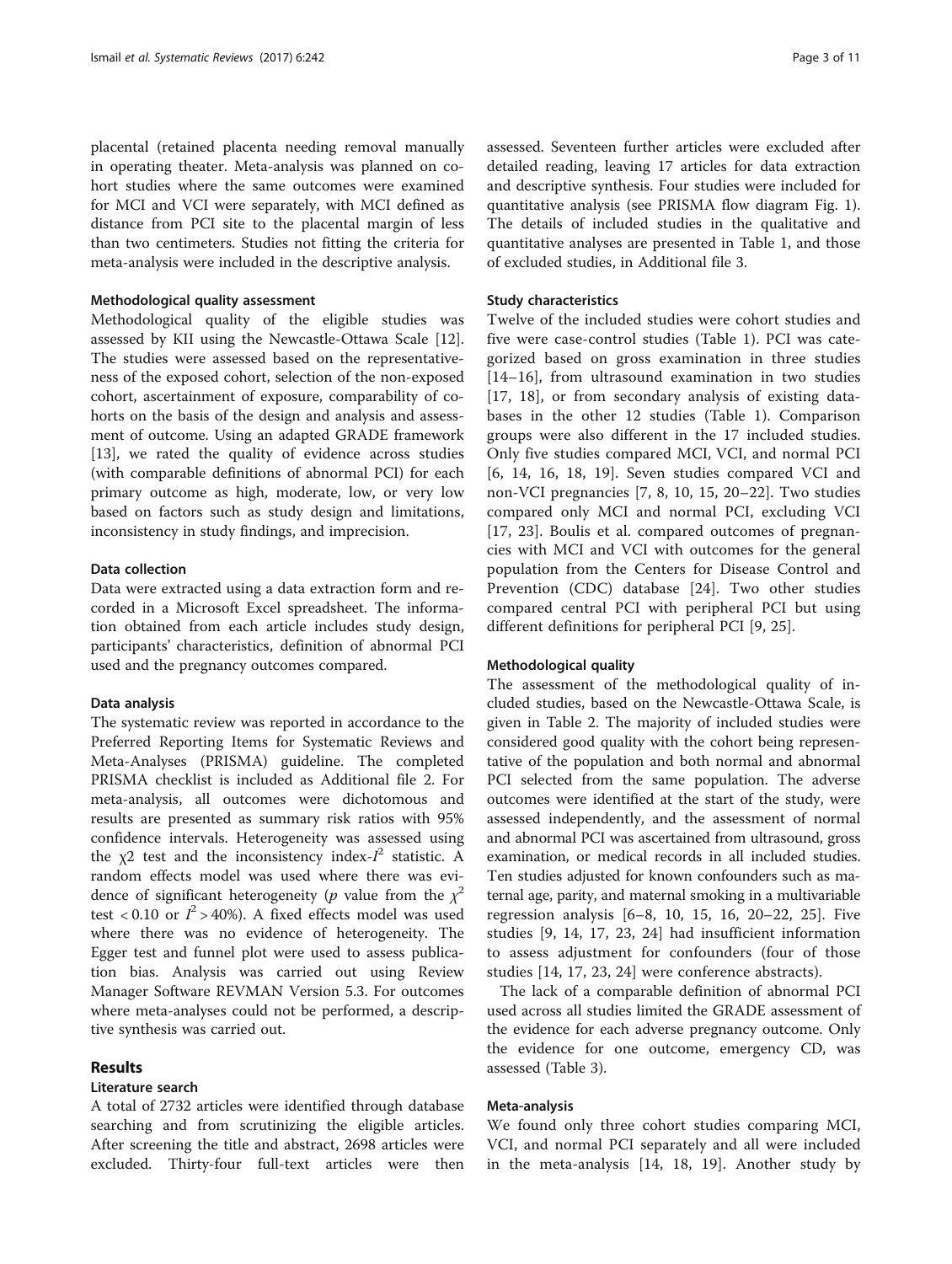<span id="page-3-0"></span>

Ebbing et al. made two different comparisons, where MCI were compared with non-MCI (VCI included) and VCI were compared to non-VCI (MCI included) [[6\]](#page-9-0). We calculated MCI and VCI data separately from the tables in the article. MCI was defined as distance of PCI to placental margin of less than 2 cm in all included studies. The only outcome available to be examined from these studies [[6, 14, 18](#page-9-0), [19\]](#page-9-0) was emergency CD.

An increased risk of emergency CD was observed for VCI (pooled RR 2.86, 95% CI 1.56–5.22,  $P = 0.0006$ ) compared to normal PCI. There was evidence of significant heterogeneity ( $\chi^2$  = 11.35, P = 0.01, I<sup>2</sup> = 74%) and a random effects model was used (Fig. [2](#page-7-0)). The quality of evidence was assessed as moderate.

When VCI and MCI were combined together as abnormal PCI and compared with normal PCI, a similar pattern was found. Abnormal PCI was also associated with an increased risk of emergency CD (pooled RR 1.77, 95% CI 1.33–2.36, P < 0.0001). There was some evidence of heterogeneity ( $\chi^2$  = 5.35, *P* = 0.15, *I*<sup>2</sup> = 44%), and a random effects model was used (Fig. [2\)](#page-7-0). The quality of evidence was assessed as moderate.

A meta-analysis of the four studies comparing the risk of emergency CD for MCI to normal PCI is not presented as Ebbing et al. [\[6](#page-9-0)], due to the very large sample size, dominated the results with a weight of over 99%. In two of the studies [[6](#page-9-0), [14\]](#page-9-0), MCI was associated with an increased risk of emergency CD. The size of the MCI group was small in the other two studies [\[18](#page-9-0), [19](#page-9-0)] with wide confidence intervals for risk of emergency CD.

### Descriptive synthesis

Of the 17 studies included in the systematic review, 13 studies were excluded from the meta-analysis. Five studies were excluded from the meta-analysis as they did not have separate data for MCI and the comparison of pregnancy outcomes was only made between VCI and non-VCI with MCI included in the non-VCI group [[7, 8, 10, 20](#page-9-0), [21](#page-9-0)]. All five studies reported an increased risk of preterm birth in the VCI group [[7, 8](#page-9-0), [10, 20, 21](#page-9-0)]. Four of those studies also reported an increased risk of SGA [\[7](#page-9-0), [8, 20, 21](#page-9-0)]. VCI was also noted to have an increased risk of labor complications such as postpartum hemorrhage (6.66% vs. 2.88%,  $P = 0.001$ ) and manual removal of placenta (14.47 vs. 0.76%,  $P = 0.01$ ) compared with non-VCI [\[7](#page-9-0)]. Only one of the five studies reported an increased risk of emergency CD in VCI compared to non-VCI (15.3 vs. 8.3%,  $P \le 0.001$ ) [\[8](#page-9-0)].

Two studies were excluded due to variation in the definition of MCI [[9, 25\]](#page-9-0). Uyanwah-Akpom et al. defined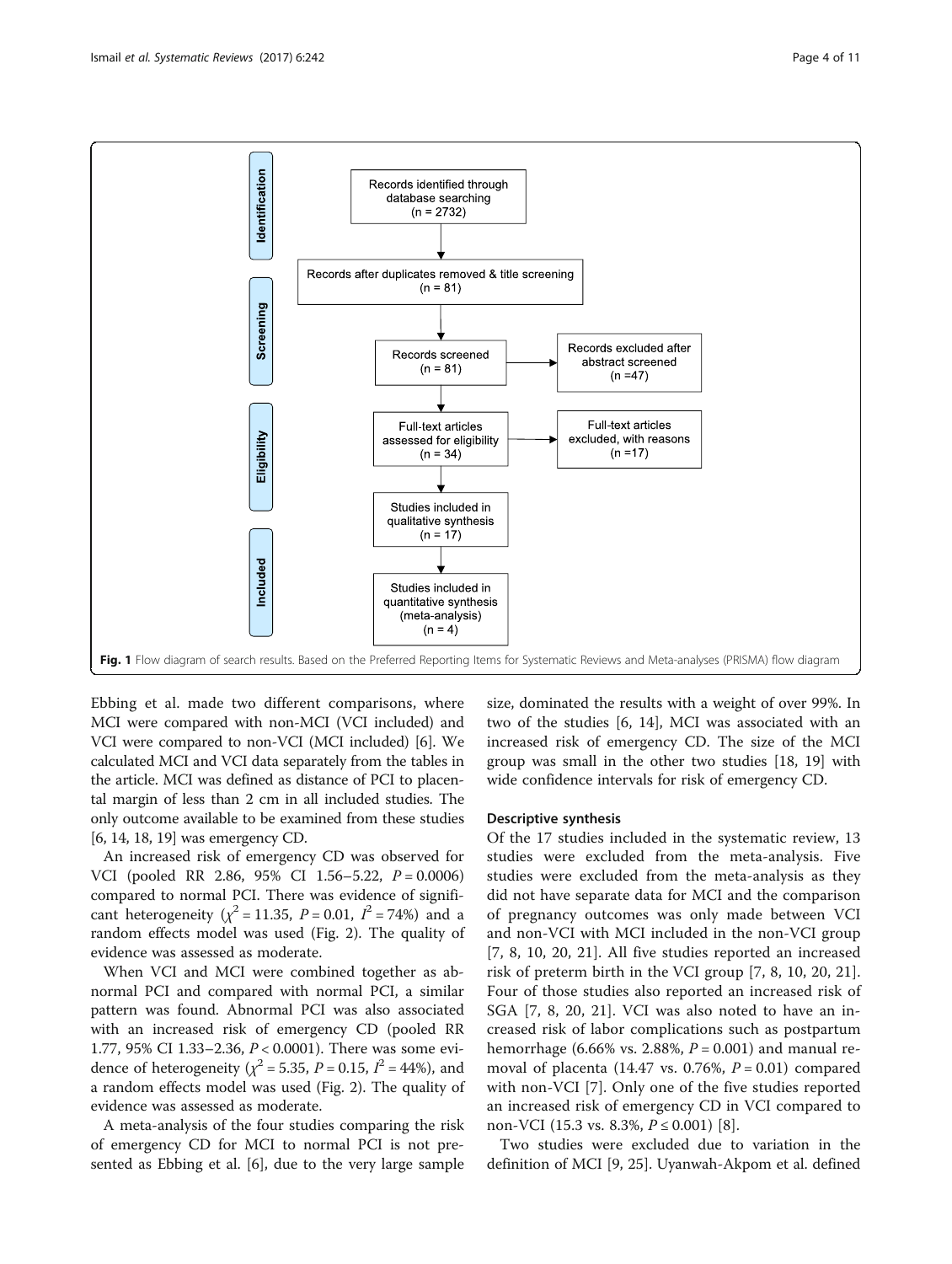#### <span id="page-4-0"></span>Table 1 Characteristics of included studies

| Study                  | The setting<br>(center)                                                        | PCI categorization   | Design                  | Comparison<br>groups                                            | No of<br>participants | <b>Study Duration</b>    | Outcomes                            |
|------------------------|--------------------------------------------------------------------------------|----------------------|-------------------------|-----------------------------------------------------------------|-----------------------|--------------------------|-------------------------------------|
| Burke 2011 [14]        | Maternity Unit,<br>University Maternity<br>Hospital, Limerick, Ireland         | Gross<br>examination | Prospective<br>cohort   | MCI, VCI vs.<br>normal PCI                                      | 727                   | not specified            | SGA, Em CD                          |
| Boulis 2013 [24]       | Obstetrics Dept,<br>LIJ School of Medicine,<br>Long Island,<br>New York, USA   | Existing data        | Retrospective<br>cohort | MCI, VCI vs.<br>CDC database                                    | 122                   | 2002-2012                | PTB, SGA,<br>Em CD, IUFD            |
| Brouillet 2014 [25]    | Obstetrics Dept,<br>Grenoble University<br>Hospital, France                    | Existing data        | Retrospective<br>cohort | Central PCI vs.<br>Peripheral (MCI, VCI<br>and paracentral PCI) | 528                   | Aug 2006 -<br>Dec 2006   | SGA                                 |
| Carbone 2008 [23]      | Obstetrics Dept,<br>Hartford Hospital,<br>Connecticut, USA                     | Existing data        | Case-control            | MCI vs. normal PCI                                              | 282                   | Nov 2005 -<br>Feb 2008   | PTB                                 |
| Ebbing 2013 [6]        | Medical Birth<br>Registry of Norway                                            | Existing data        | Retrospective<br>cohort | VCI vs. non-VCI,<br>MCI vs. non-MCI                             | 634,741               | 1999-2009                | PTB, SGA,<br>Low BW,<br>Em CD, IUFD |
| Eddleman 1992 [10]     | Obstetrics Dept,<br>The Mount Sinai<br>School of Medicine,<br>New York, USA    | Existing data        | Retrospective<br>cohort | VCI vs. non-VCI                                                 | 15,942                | Jan 1985 -<br>Dec 1988   | PTB, SGA,<br>Low BW                 |
| Esakoff 2015 [7]       | California Birth Statistics                                                    | Existing data        | cohort                  | Retrospective VCI vs. non-VCI                                   | 482,812               | Jan 2006 -<br>Dec 2006   | PTB, SGA,<br>Em CD, IUFD            |
| Feldman 2004 [17]      | Obstetrics Dept,<br>Hartford Hospital,<br>Connecticut, USA                     | Sonography           | Case-control            | MCI vs.<br>normal PCI                                           | 75                    | Jan 2002 -<br>Dec 2003   | PTB, Low<br>BW,                     |
| Hasegawa 2009 [19]     | Obstetrics Dept,<br>Showa University Hospital,<br>Tokyo, Japan                 | Existing data        | Retrospective<br>cohort | MCI, VCI vs.<br>normal PCI                                      | 556                   | June 2005 -<br>Dec 2006  | Em CD                               |
| Hasegawa 2006 [18]     | Obstetrics Dept,<br>Showa University Hospital,<br>Tokyo, Japan                 | Sonography           | prospective<br>cohort   | MCI, VCI vs.<br>normal PCI                                      | 3446                  | Sept 2002 -<br>June 2004 | Em CD                               |
| Heinonen 1996 [20]     | Obstetrics Dept,<br>University Hospital of<br>Kuopio, Finland                  | Existing data        | Retrospective<br>cohort | VCI vs. non-VCI                                                 | 12,750                | July 1989 -<br>Dec 1993  | PTB, SGA,<br>Low BW,<br>Em CD, IUFD |
| Pinar 2014 [15]        | Perinatal Pathology,<br>Women and infants Hospital,<br>Rhode Island, USA       | Gross<br>examination | Case-control            | VCI vs. non-VCI                                                 | 1718                  | Mar 2006 -<br>Sept 2008  | <b>IUFD</b>                         |
| Raisanen 2012 [8]      | Obstetrics Dept,<br>University Hospital of<br>Kuopio, Finland                  | Existing data        | Retrospective<br>cohort | VCI vs. non-VCI                                                 | 26,849                | 2000-2011                | PTB, SGA,<br>Low BW,<br>Em CD, IUFD |
| Suzuki 2015 [21]       | Obstetrics Dept, Japanese<br>Red Cross Katsushika Maternity<br>Hospital, Tokyo | Existing data        | Prospective<br>cohort   | VCI vs. non-VCI                                                 | 16,965                | 2002-2011                | PTB, SGA,<br>Em CD                  |
| Tantbirojn 2009 [16]   | Pathology Dept, Brigham<br>and Women's Hospital,<br>Boston, MA, USA            | Gross<br>examination | Case-control            | MCI, VCI vs.<br>normal PCI                                      | 541                   | 1987-2007                | <b>IUFD</b>                         |
| Uyanwah-Akpom 1977 [9] | Pathology Dept,<br>St Mary's Hospital,<br>Manchester, UK                       | Existing data        | Prospective<br>cohort   | Normal PCI vs.<br>Peripheral PCI                                | 1000                  | not specified            | SGA, IUFD                           |
| Yerlikaya 2016 [22]    | Obstetrics Dept,<br>Medical University<br>of Vienna, Austria                   | Existing data        | Case-control            | VCI vs. non-VCI                                                 | 216                   | Jan 2003 -<br>Dec 2013   | <b>IUFD</b>                         |

BW birthweight, Em CD emergency cesarean delivery, IUFD intrauterine fetal death, MCI marginal cord insertion, PCI placental cord insertion, PTB preterm birth, SGA small for gestational age, VCI velamentous cord insertion

MCI as insertion at the extreme edge of the placenta, and combined it with VCI as peripheral cord insertion [[9\]](#page-9-0). Other studies defined MCI as a PCI site of less than two centimeters from the placental margin. Uyanwah-Akpom et al. found an increase in the incidence of SGA in the peripheral group (5.6%) compared to the central (1.3%) and eccentric (2.4%) groups but the difference was not statistically significant [\[9](#page-9-0)]. They also studied the intrauterine fetal death rate between these groups, and found no difference in the intrauterine fetal death rate between the peripheral (6.9%), central (4.1%), and eccentric groups (6.9%) [\[9](#page-9-0)]. Broulliet et al. defined paracentral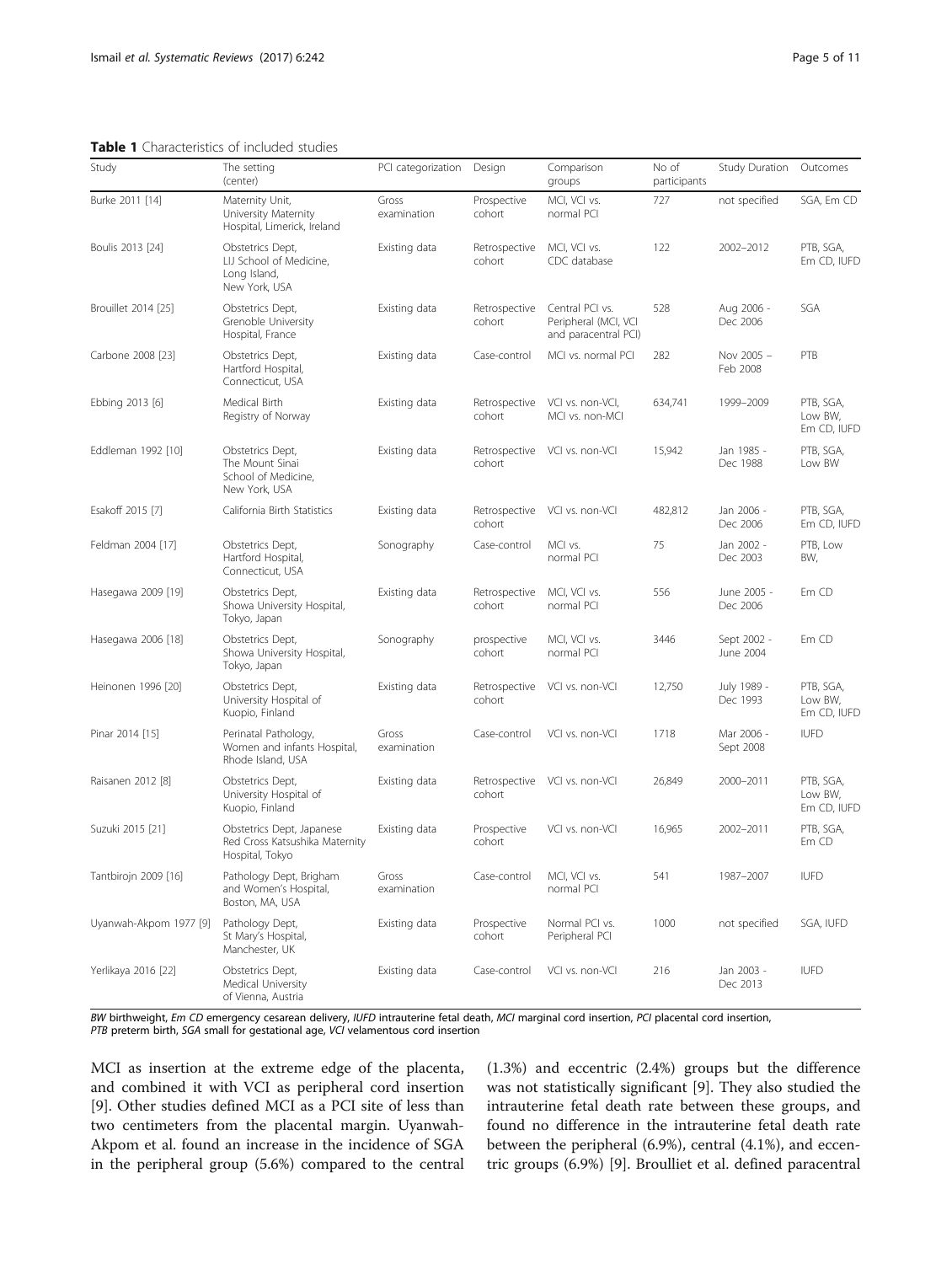<span id="page-5-0"></span>

| Study               | Year | of the exposed cohort<br>Representativeness | non-exposed cohort<br>Selection of the | Ascertainment<br>of exposure | Demonstration that outcome<br>of interest was not present at<br>the start of study | of the design or analysis<br>cohorts on the basis<br>Comparability of | of outcome<br>Assessment |
|---------------------|------|---------------------------------------------|----------------------------------------|------------------------------|------------------------------------------------------------------------------------|-----------------------------------------------------------------------|--------------------------|
| Burke et al.        | 2011 | $\ast$                                      |                                        | *                            | *                                                                                  |                                                                       |                          |
| Boulis et al        | 2013 |                                             |                                        |                              |                                                                                    |                                                                       |                          |
| Brouillet et al     | 2014 |                                             |                                        |                              |                                                                                    |                                                                       |                          |
| Carbone et al       | 2008 |                                             |                                        |                              |                                                                                    |                                                                       |                          |
| Ebbing et al        | 2013 |                                             |                                        |                              |                                                                                    |                                                                       |                          |
| Eddleman et al      | 1992 |                                             |                                        |                              |                                                                                    |                                                                       |                          |
| Esakoff et al       | 2015 |                                             |                                        |                              |                                                                                    |                                                                       |                          |
| Feldman et al       | 2004 |                                             |                                        |                              |                                                                                    |                                                                       |                          |
| Hasegawa et al      | 2006 |                                             |                                        |                              |                                                                                    |                                                                       |                          |
| Hasegawa et al      | 2009 |                                             |                                        |                              |                                                                                    |                                                                       |                          |
| Heinonen et al      | 1996 |                                             |                                        |                              |                                                                                    |                                                                       |                          |
| Pinar et al         | 2014 |                                             |                                        |                              |                                                                                    |                                                                       |                          |
| Raisanen et al      | 2012 |                                             |                                        |                              |                                                                                    |                                                                       |                          |
| Suzuki et al        | 2015 |                                             |                                        |                              |                                                                                    |                                                                       |                          |
| Tantbirojn et al    | 2009 |                                             |                                        |                              |                                                                                    |                                                                       |                          |
| Uyanwah-Akpom et al | 1977 | *                                           | *                                      |                              |                                                                                    |                                                                       |                          |
| Yerlika et al       | 2016 |                                             | *                                      | *                            | $\ast$                                                                             | $\ast$                                                                | $\ast$                   |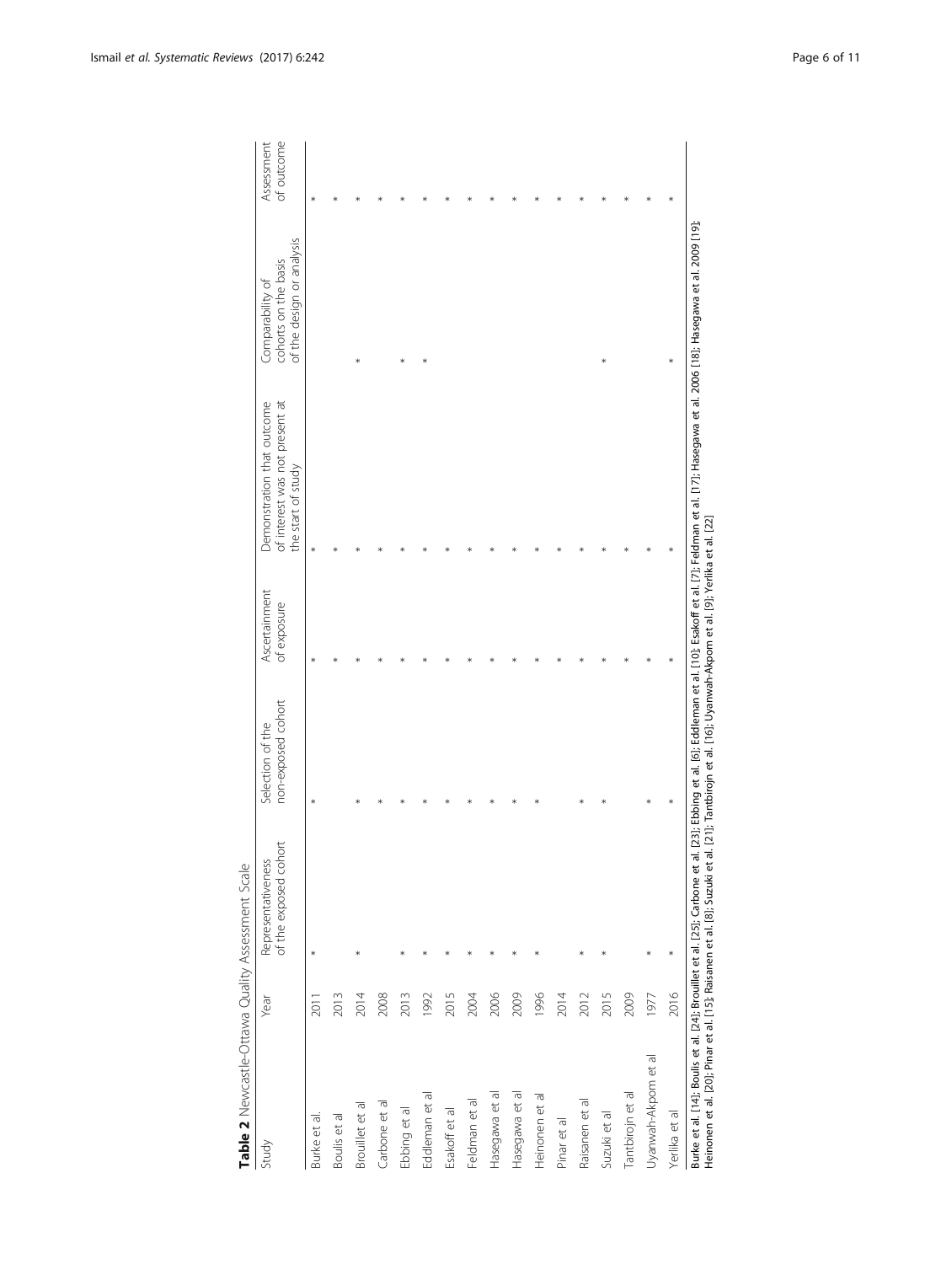| Profile of individual studies                                                                                                                                                                                                                                                                                                                                                                                                                                                                                                         |                | Comments                                                                                                                                                                                                                                                                                 |
|---------------------------------------------------------------------------------------------------------------------------------------------------------------------------------------------------------------------------------------------------------------------------------------------------------------------------------------------------------------------------------------------------------------------------------------------------------------------------------------------------------------------------------------|----------------|------------------------------------------------------------------------------------------------------------------------------------------------------------------------------------------------------------------------------------------------------------------------------------------|
| Number of studies                                                                                                                                                                                                                                                                                                                                                                                                                                                                                                                     | $\overline{4}$ | • References: [6, 14, 18, 19]                                                                                                                                                                                                                                                            |
| Number of participants                                                                                                                                                                                                                                                                                                                                                                                                                                                                                                                | 637, 438       | • 632, 978 participants are from<br>Ebbing et al. [6]                                                                                                                                                                                                                                    |
| Total number of VCI                                                                                                                                                                                                                                                                                                                                                                                                                                                                                                                   | 9566           |                                                                                                                                                                                                                                                                                          |
| Total number of Abnormal PCI                                                                                                                                                                                                                                                                                                                                                                                                                                                                                                          | 49,141         |                                                                                                                                                                                                                                                                                          |
| Total number of Normal PCI                                                                                                                                                                                                                                                                                                                                                                                                                                                                                                            | 578, 731       |                                                                                                                                                                                                                                                                                          |
| Univariable results                                                                                                                                                                                                                                                                                                                                                                                                                                                                                                                   |                |                                                                                                                                                                                                                                                                                          |
| Number of significant effect estimates > 1                                                                                                                                                                                                                                                                                                                                                                                                                                                                                            | 3              |                                                                                                                                                                                                                                                                                          |
| Number of non-significant effect estimates                                                                                                                                                                                                                                                                                                                                                                                                                                                                                            | $\mathbf{0}$   |                                                                                                                                                                                                                                                                                          |
| Number of significant effect estimates < 1                                                                                                                                                                                                                                                                                                                                                                                                                                                                                            | $\mathbf{1}$   | • Reference: [19]                                                                                                                                                                                                                                                                        |
| Not reported                                                                                                                                                                                                                                                                                                                                                                                                                                                                                                                          | $\mathbf 0$    |                                                                                                                                                                                                                                                                                          |
| Multivariable results                                                                                                                                                                                                                                                                                                                                                                                                                                                                                                                 |                |                                                                                                                                                                                                                                                                                          |
| Number of significant effect estimates > 1                                                                                                                                                                                                                                                                                                                                                                                                                                                                                            | 2              | $\cdot$ Reference: [6, 18]                                                                                                                                                                                                                                                               |
| Number of non-significant effect estimates                                                                                                                                                                                                                                                                                                                                                                                                                                                                                            | $\mathbf{0}$   |                                                                                                                                                                                                                                                                                          |
| Number of significant effect estimates < 1                                                                                                                                                                                                                                                                                                                                                                                                                                                                                            | $\mathbf 0$    |                                                                                                                                                                                                                                                                                          |
| Not reported                                                                                                                                                                                                                                                                                                                                                                                                                                                                                                                          | 2              |                                                                                                                                                                                                                                                                                          |
| Risk of diagnostic ascertainment bias                                                                                                                                                                                                                                                                                                                                                                                                                                                                                                 |                |                                                                                                                                                                                                                                                                                          |
| Very high                                                                                                                                                                                                                                                                                                                                                                                                                                                                                                                             | $\mathbf{0}$   |                                                                                                                                                                                                                                                                                          |
| High                                                                                                                                                                                                                                                                                                                                                                                                                                                                                                                                  | $\circ$        |                                                                                                                                                                                                                                                                                          |
| Medium                                                                                                                                                                                                                                                                                                                                                                                                                                                                                                                                | $\circ$        |                                                                                                                                                                                                                                                                                          |
| Low                                                                                                                                                                                                                                                                                                                                                                                                                                                                                                                                   | 4              |                                                                                                                                                                                                                                                                                          |
| Statistical heterogeneity across studies: $l^2 = 44\%$ (for abnormal PCI) and $l^2 = 74\%$ (for VCI)                                                                                                                                                                                                                                                                                                                                                                                                                                  |                |                                                                                                                                                                                                                                                                                          |
| GRADE assessment <sup>a</sup>                                                                                                                                                                                                                                                                                                                                                                                                                                                                                                         |                | Comments                                                                                                                                                                                                                                                                                 |
| Phase of investigation                                                                                                                                                                                                                                                                                                                                                                                                                                                                                                                |                | Phase 2 (high) $\cdot$ A 'high' rating was assigned before applying                                                                                                                                                                                                                      |
|                                                                                                                                                                                                                                                                                                                                                                                                                                                                                                                                       |                | other GRADE criteria. All studies used cohort<br>designs and sought to confirm the<br>independent association between abnormal<br>PCI with emergency CD.                                                                                                                                 |
| GRADE criteria (based on meta-analysis)                                                                                                                                                                                                                                                                                                                                                                                                                                                                                               |                |                                                                                                                                                                                                                                                                                          |
| Study limitations:<br>• Downgrade by -1 if most evidence is from studies<br>with moderate or unclear risk of bias for most bias<br>domains (serious limitations).<br>· Downgrade by -2 if most evidence is from studies<br>with high risk of bias for almost all bias domains<br>(very serious limitations).                                                                                                                                                                                                                          |                | • All four studies had low risk of diagnostic<br>ascertainment bias.<br>$\cdot$ No change.                                                                                                                                                                                               |
| Inconsistency: unexplained heterogeneity or variability<br>in results across studies<br>• Downgrade by -1 when estimates of the risk factor association<br>with the outcome vary in direction (for example, some effects<br>appear protective whereas others show risk) and the confidence<br>intervals show no, or minimal overlap.                                                                                                                                                                                                  |                | • See Forest plot. There is some heterogeneity<br>in results across studies, $(12 = 44\%$ for<br>abnormal PCI and 74% for VCI).<br>• The confidence intervals of the four studies<br>overlap with no change in direction noted<br>(the CI of one study included 1 [19]).<br>• No change. |
| Indirectness: the study sample, the prognostic factor, and/or<br>the outcome in the primary studies do not accurately reflect<br>the review question<br>• Downgrade by -1 when: (1) the final sample only represents<br>a subset of the population of interest; (2) when the complete breadth<br>of the prognostic factor that is being considered in the review question<br>is not well represented in the available studies; or (3) when the outcome<br>that is being considered in the review question is not broadly represented. |                | · No change.                                                                                                                                                                                                                                                                             |

<span id="page-6-0"></span>Table 3 Assessment of the outcome emergency cesarean delivery using adaptation of Grading of Recommendations Assessment, Development and Evaluation (GRADE) framework for assessing the quality of the evidence across studies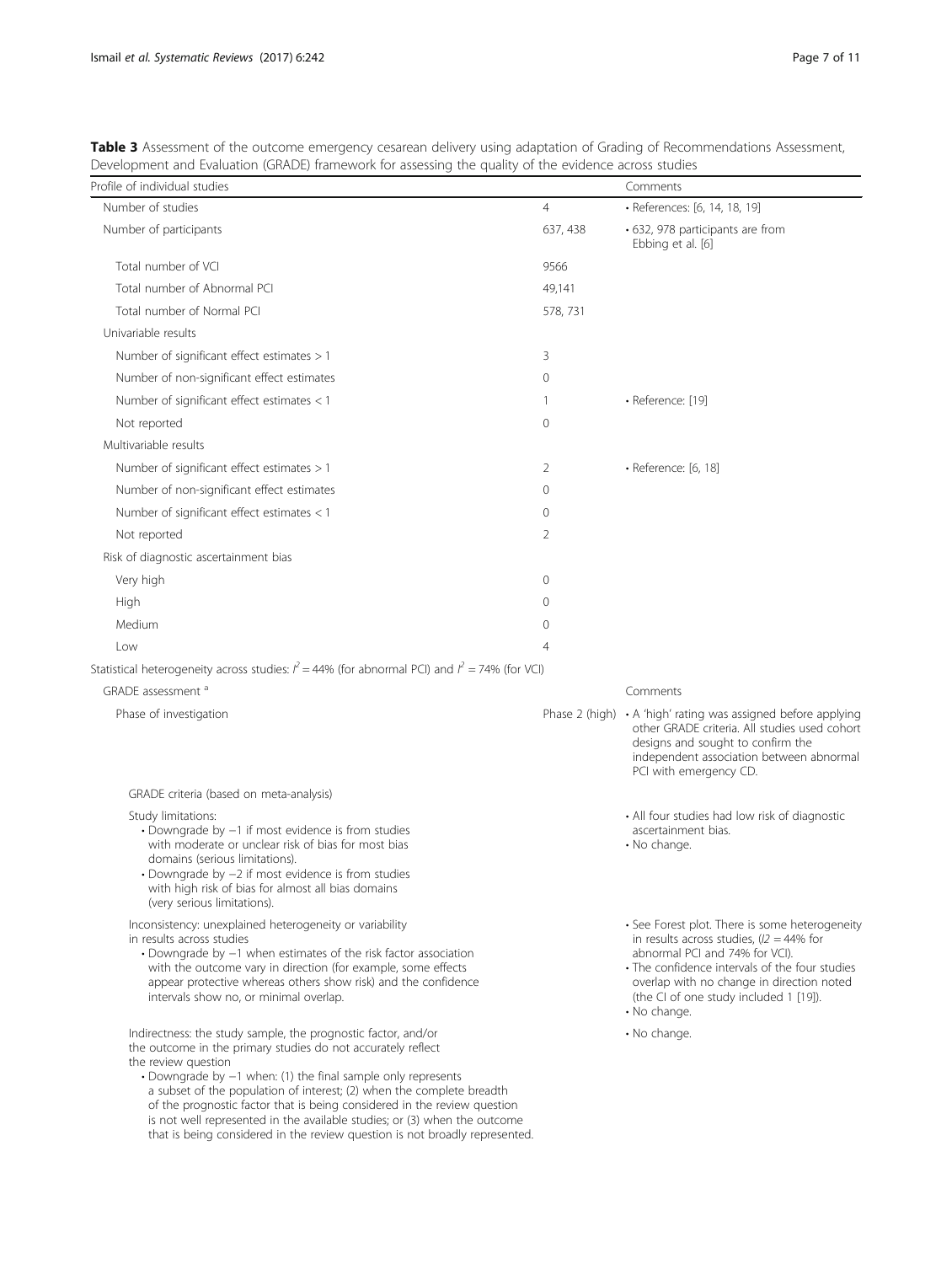<span id="page-7-0"></span>Table 3 Assessment of the outcome emergency cesarean delivery using adaptation of Grading of Recommendations Assessment, Development and Evaluation (GRADE) framework for assessing the quality of the evidence across studies (Continued)

| Profile of individual studies                                                                                                                                                                 |                   | Comments                                                                                                                       |
|-----------------------------------------------------------------------------------------------------------------------------------------------------------------------------------------------|-------------------|--------------------------------------------------------------------------------------------------------------------------------|
| Imprecision:<br>$\cdot$ Downgrade by $-1$ if the evidence is generated<br>by a few studies involving a small number of<br>participants and most of the studies provide<br>imprecise results.  |                   | $\cdot$ No change.                                                                                                             |
| Publication bias:<br>• Downgrade by $-1$ unless the value of the risk/protective<br>factor in predicting the outcome has been repetitively<br>investigated, ideally by phase 2 and 3 studies. |                   | $\cdot$ No change.                                                                                                             |
| Moderate/large effect size:<br>• Upgrade by +1 if moderate or large similar effect is<br>reported by most studies.                                                                            |                   | • Three out of four studies had few events<br>resulting in wide confidence intervals for<br>effect size.<br>$\cdot$ No change. |
| <b>GRADE: OVERALL OUALITY OF EVIDENCE</b><br>$(+,$ very low; $++,$ low; $+++$ , moderate; $+++$ , high)                                                                                       | $+++$<br>Moderate |                                                                                                                                |

CD cesarean delivery, PCI placental cord insertion, VCI velamentous cord insertion

Based on adaptation13 of GRADE evaluation framework

cord insertion as PCI of more than 3 cm from the center of the placenta and more than 2 cm from the placental margin [[25\]](#page-9-0). They combined paracentral cord insertion, MCI, and VCI as one group (peripheral cord insertion) [[25\]](#page-9-0). Their findings showed a statistically significant increased risk of SGA in the peripheral group compared to the central group (20 versus 4.96%,  $p < 0.001$ ) [\[25](#page-9-0)].

Five of the studies excluded from the meta-analysis were case-control studies [\[15](#page-9-0)–[17](#page-9-0), [22, 23](#page-9-0)]. Two were pathology-based studies on placental abnormalities [[15, 16](#page-9-0)]. Pinar et al. compared the placentas of stillborn infants (cases) with live-born infants (controls) [[15\]](#page-9-0). In the study, VCI was nearly five times as common (5.0% versus 1.1%) among stillbirths compared to the live-born infants (OR 4.50, 95% CI 2.18–9.27,  $P < 0.001$ ). Tantbirojn et al. looked at the gross umbilical cord abnormalities and found an increased risk of

intrauterine fetal death in VCI (cases) compared to age-matched pregnancies without any cord abnormalities (controls)  $(25\% \text{ versus } 1.6\%, P < 0.05)$  [[16\]](#page-9-0).

Three other case-control studies were clinical studies [\[17](#page-9-0), [22, 23](#page-9-0)]. Carbone et al. compared MCI (cases) with maternal age and gestational age-matched controls with normal PCI, and found no significant difference in the incidence of preterm birth between the groups (18.3% versus 18.5%,  $p = 0.96$ ) [[23\]](#page-9-0). Feldman et al. also compared MCI (cases) with maternal age and gestational age-matched controls with normal PCI and found an increased risk of preterm birth (20% versus 5.4%,  $P = 0.042$ ) and lower mean birth weight, but no difference in the rate of low birth weight (< 2500 g) [[17\]](#page-9-0). Yerlika et al. compared VCI (cases) to body mass index and age-matched non-VCI (controls) and found an increased risk of fetal

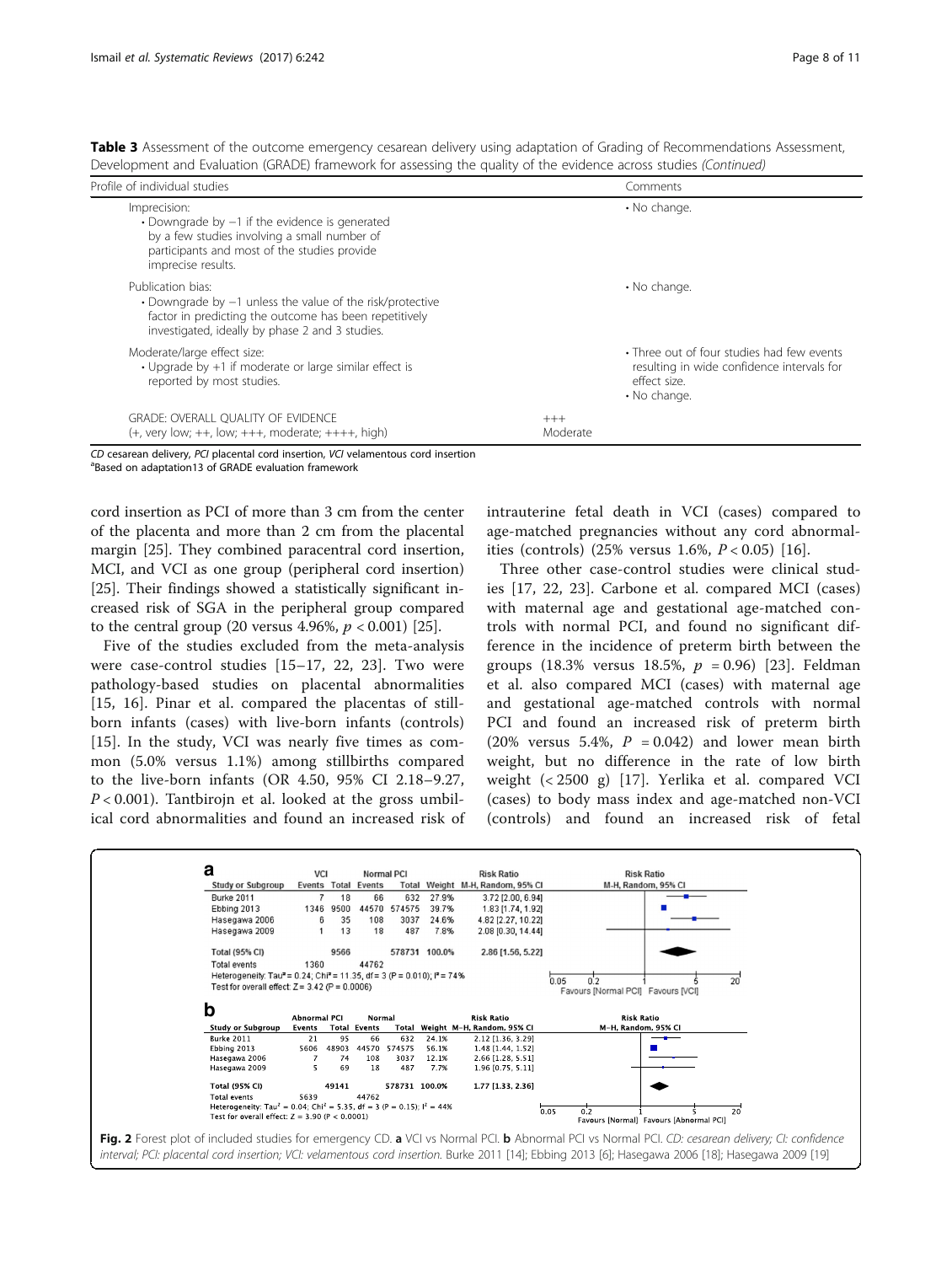malformations (12.7% versus 0%,  $P < 0.001$ ) and intrauterine fetal death (6.5% versus 0%,  $P = 0.014$ ) [\[22](#page-9-0)].

Boulis et al. looked at the association of SGA with VCI and MCI as abnormal PCI group and also separately [[24](#page-9-0)]. The study did not have a normal PCI group, and comparison was made with the overall SGA rate in the general population from the CDC database. They showed an increase in the incidence of SGA (31%), preterm birth (29.51%) and emergency CD (69.49%) in the abnormal PCI group compared to the general population, but found no difference in the rate of intrauterine fetal death (4.1%) [[24](#page-9-0)].

Two studies examined VCI and MCI separately, and in combination as abnormal PCI [\[6](#page-9-0), [14\]](#page-9-0). An increased risk of SGA for abnormal PCI compared to normal PCI was found in both studies. Meta-analysis was not performed as Ebbing et al. [\[6](#page-9-0)] dominated the analysis due to its very large sample size with a weight of over 99%.

#### **Discussion**

#### Main findings

Studies in this systematic review reported an association between abnormal PCI with preterm birth, SGA infants, low birthweight, emergency CD, and intrauterine fetal death. Unfortunately, variation in study designs and difference in definition of abnormal PCI across studies prevents precise comparison. Our meta-analysis of four studies in this systematic review demonstrates a statistically significant increased risk of emergency CD in pregnancies with VCI and abnormal PCI compared to those with normal PCI with some evidence of heterogeneity.

Ebbing et al. also found an association of other adverse outcomes with MCI, including preterm birth, NICU admission, low birth weight, emergency and elective CD [[6](#page-9-0)]. Due to the lack of studies separating non-VCI into MCI and normal PCI, we could not carry out a meta-analysis of the association of MCI with these other adverse outcomes. Ebbing et al. reported that pregnancies with previous history of VCI were found to be at an increased risk of VCI and MCI [\[6](#page-9-0)]. This suggests similar etiologic factors, and supports the assumption that VCI and MCI represent a continuum of a condition that occurs as a consequence of an altered placental development [[6](#page-9-0)].

Advanced maternal age, defined as maternal age of 35 and above, was significantly associated with an increased risk of VCI [\[7](#page-9-0), [10](#page-9-0), [20](#page-9-0)]. The risk of VCI was also found in some studies to be significantly increased in nulliparas [[6, 8, 10, 20\]](#page-9-0). Nulliparity and increasing maternal age are known risk factors for pregnancy complications. Ten of the included studies adjusted their results for the known confounders including maternal age, parity, and smoking status. Emergency CD may be caused by non-reassuring cardiotocogram (CTG) but can also be due to other indications, most commonly prolonged labor. We acknowledged the inability to adjust for different indications for emergency CD, which may cause distortion of the observed association.

#### Strength and limitations

Abnormal PCI is an area of obstetrics which is not well studied or reported in the literature, possibly due to the lack of standardization of its definition and the lack of antenatal diagnosis. The strengths of our systematic review and meta-analysis include the search strategy with inclusion of conference abstracts. MCI and VCI were examined separately and in combination, and then compared with normal PCI allowing for a more precise comparison. Using the Newcastle-Ottawa Scale to evaluate the methodological quality of the individual studies, all included studies were considered good quality.

However, we acknowledge several limitations which include considerable heterogeneity between the studies. We used a random effects model to combine the results to account for the considerable heterogeneity. The meta-analysis is limited by the number of studies included, with only four studies fitting the criteria and only one outcome analyzed.

#### Recommendations

The diagnosis of abnormal PCI is usually made after delivery. With advances in ultrasound technology, abnormal PCI can be diagnosed antenatally. The International Society of Ultrasound in Obstetrics and Gynecology (ISUOG) guidelines for second trimester ultrasound suggest describing the placental location, its relationship with the internal cervical os and its appearance [\[26\]](#page-9-0). Describing the PCI site was not suggested in the ISUOG guidelines for both first and second trimester scans [[26](#page-9-0), [27\]](#page-10-0). However, identification of the PCI site whenever technically possible is recommended by the American Institute of Ultrasound in Medicine (AIUM) clinical guidelines [[28](#page-10-0)].

There is a need to clarify the feasibility of routine antenatal detection of abnormal PCI using ultrasound, the optimal timing of detection and the antenatal strategies to be implemented in pregnancies diagnosed with abnormal PCI. A uniform approach with standardized definition for describing PCI would benefit future research.

## Conclusions

The available evidence from this systematic review and meta-analysis suggests an association between abnormal PCI and emergency CD. However, further studies with comparable definitions of abnormal PCI are needed and whether antenatal identification of abnormal PCI can improve maternal and neonatal outcomes remains to be determined.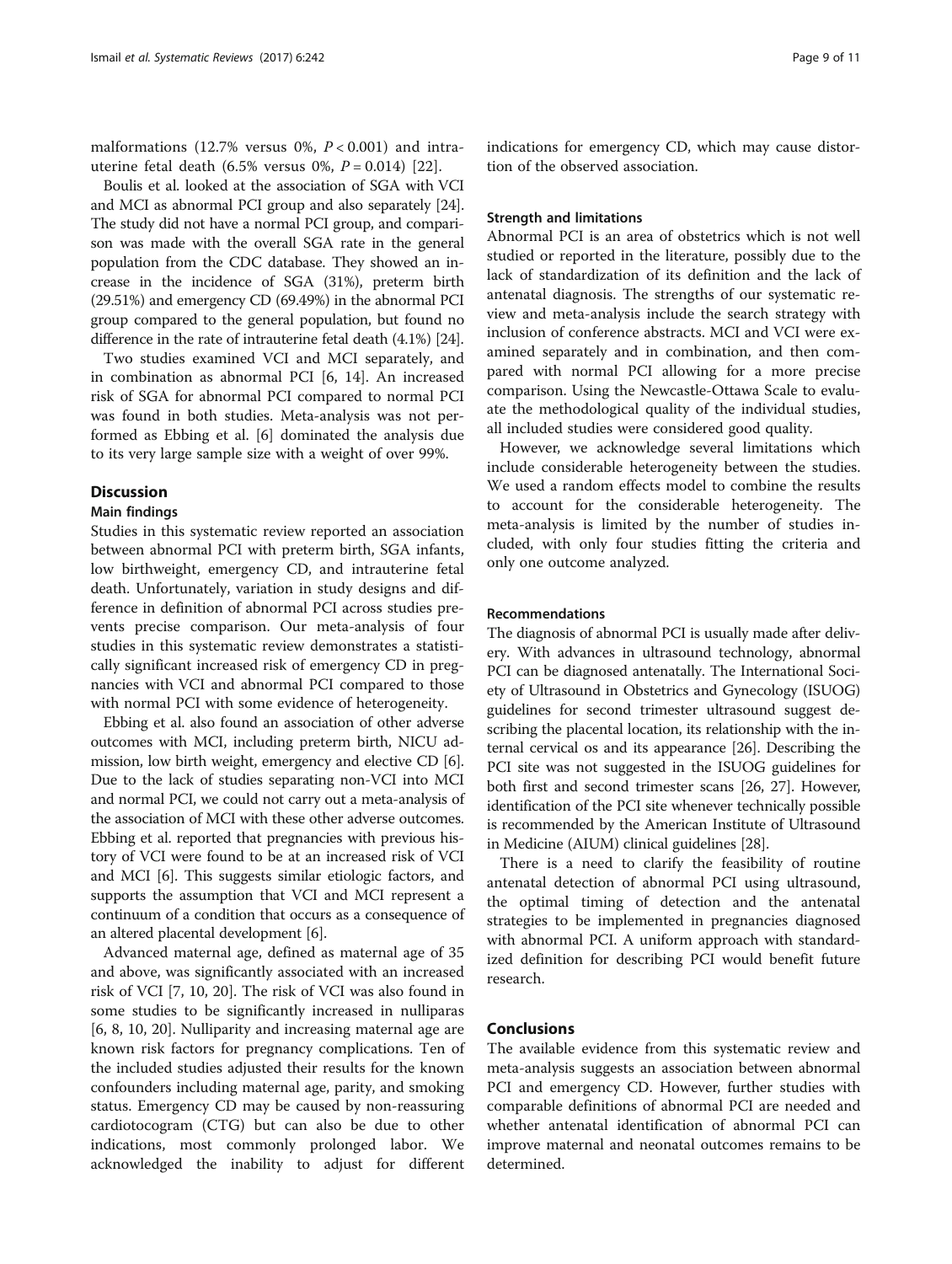## <span id="page-9-0"></span>Additional files

[Additional file 1:](dx.doi.org/10.1186/s13643-017-0641-1) Medline search strategy. (DOCX 14 kb) [Additional file 2:](dx.doi.org/10.1186/s13643-017-0641-1) PRISMA checklist. (DOC 62 kb) [Additional file 3:](dx.doi.org/10.1186/s13643-017-0641-1) Table describing excluded studies. (DOCX 16 kb)

#### Abbreviations

AIUM: American Institute of Ultrasound in Medicine; CD: Cesarean delivery; CDC: Centers for Disease Control and Prevention; CI: Confidence interval; CTG: Cardiotocogram; ISUOG: International Society of Ultrasound in Obstetrics and Gynecology; MCI: Marginal cord insertion; NICU: Neonatal intensive care unit; OR: Odds ratios; PCI: Placental cord insertion; PRISMA: Preferred Reporting Items for Systematic Reviews and Meta-Analyses; ROBINS-I: Risk Of Bias In Non-randomized Studies of Interventions; SGA: Small for gestational age; VCI: Velamentous cord insertion

#### Acknowledgements

We acknowledge Isabelle Delaunois, Medical Librarian at University Hospital Limerick, for her contribution in developing the search strategy.

#### Funding

No funding was obtained.

#### Availability of data and materials

All data generated or analyzed during this study are included in this published article [and its Additional files].

#### Authors' contributions

KII was the first reviewer and wrote the article. AH provided statistical advice, interpreted the results, and reviewed the article. KOD reviewed and critically revised the manuscript. AC contributed to the study conception, acted as the second reviewer, and critically revised the manuscript. All authors read and approved the final manuscript.

#### Ethics approval and consent to participate

Not applicable.

#### Consent for publication

Not applicable.

#### Competing interests

The authors declare that they have no competing interests.

#### Publisher's Note

Springer Nature remains neutral with regard to jurisdictional claims in published maps and institutional affiliations.

#### Author details

<sup>1</sup>Obstetrics and Gynaecology Department, Graduate Entry Medical School, University of Limerick, Limerick, Ireland. <sup>2</sup> Biostatistics Department, Graduate Entry Medical School, University of Limerick, Limerick, Ireland. <sup>3</sup>Obstetrics and Gynaecology Department, University College Cork, Cork, Ireland.

#### Received: 22 June 2017 Accepted: 23 November 2017 Published online: 06 December 2017

#### References

- 1. Baergen RN. Pathology of the Umbilical Cord, in Manual of Pathology of the Human Placenta, Second edn. New York: Springer Science & Business Media; 2011.
- 2. Yampolsky M, Salafia CM, Shlakhter O, Haas D, Eucker B, Thorp J. Centrality of the umbilical cord insertion in a human placenta influences the placental efficiency. Placenta. 2009;30(12):1058–64.
- 3. Benirschke K. Manual of pathology of the human placental. 2nd ed. New York: Spinger Science & Business Media; 2011.
- 4. Hubinont C, Lewi L, Bernard P, Marbaix E, Debieve F, Jauniaux E. Anomalies of the placenta and umbilical cord in twin gestations. Am J Obstet Gynecol. 2015;213(4):S91–S102.
- 5. Nordenvall M, Sandstedt B, Ulmsten U. Relationship between placental shape, cord insertion, lobes and gestational outcome. Acta Obstet Gynecol Scand. 1988;67(7):611–6.
- 6. Ebbing C, Kiserud T, Johnsen SL, Albrechtsen S, Rasmussen S. Prevalence, risk factors and outcomes of Velamentous and marginal cord insertions: a population-based study of 634,741 pregnancies. PLoS One. 2013;8(7):e70380.
- 7. Esakoff TF, Cheng YW, Snowden JM, Tran SH, Shaffer BL, Caughey AB. Velamentous cord insertion: is it associated with adverse perinatal outcomes? J Matern Fetal Neonatal Med. 2015;28(4):409–12.
- 8. Raisanen S, Georgiadis L, Harju M, Keski-Nisula L, Heinonen S. Risk factors and adverse pregnancy outcomes among births affected by velamentous umbilical cord insertion: a retrospective population-based register study. Eur J Obstet Gynecol Reprod Biol. 2012;165(2):231–4.
- 9. Uyanwah-Akpom P, Fox H. The clinical significance of marginal and velamentous insertion of the cord. Br J Obstet Gynaecol. 1977;84(12):941–3.
- 10. Eddleman KA, Lockwood CJ, Berkowitz GS, Lapinski RH, Berkowitz RL. Clinical significance and sonographic diagnosis of velamentous umbilical cord insertion. Am J Perinatol. 1992;9(2):123–6.
- 11. Vahanian SA, Lavery JA, Ananth CV, Vintzileos A. Placental implantation abnormalities and risk of preterm delivery: a systematic review and metaanalysis. Am J Obstet Gynecol. 2015;213(4):S78–90.
- 12. Wells GA, Shea B, O'Connell D, Peterson J, Welch V, Losos M, Tugwell P. The Newcastle-Ottawa scale (NOS) for assesssing the quality of nonrandomized studies in meta-analyses. Ottawa: Ottawa Hospital Research Institute.
- 13. Huguet A, Hayden JA, Stinson J, McGrath PJ, Chambers CT, Tougas ME, Wozney L. Judging the quality of evidence in reviews of prognostic factor research: adapting the GRADE framework. Syst Rev. 2013;2:71.
- 14. Burke G, Saunders J, Gabathuse T, Fahy U, Slevin J, Abu H. The significance of umbilical cord insertion in term singleton pregnancies. Am J Obstet Gynecol. 2011;204(1):S60–1.
- 15. Pinar H, Goldenberg RL, Koch MA, Heim-Hall J, Hawkins HK, Shehata B, Abramowsky C, Parker CB, Dudley DJ, Silver RM, et al. Placental findings in singleton stillbirths. Obstet Gynecol. 2014;123(2 Pt 1):325–36.
- 16. Tantbirojn P, Saleemuddin A, Sirois K, Crum CP, Boyd TK, Tworoger S, Parast MM. Gross abnormalities of the umbilical cord: related placental histology and clinical significance. Placenta. 2009;30(12):1083–8.
- 17. Feldman D, Koning K, Bobrowski R, Borgida A, Ingardia C. Clinical implications of prenatally diagnosed marginal placental cord insertion. Am J Obstet Gynecol. 2004;191(6):S176.
- 18. Hasegawa J, Matsuoka R, Ichizuka K, Otsuki K, Sekizawa A, Farina A, Okai T. Cord insertion into the lower third of the uterus in the first trimester is associated with placental and umbilical cord abnormalities. Ultrasound Obstet Gynecol. 2006;28(2):183–6.
- 19. Hasegawa J, Matsuoka R, Ichizuka K, Kotani M, Nakamura M, Mikoshiba T, Sekizawa A, Okai T. Atypical variable deceleration in the first stage of labor is a characteristic fetal heart-rate pattern for velamentous cord insertion and hypercoiled cord. J Obstet Gynaecol Res. 2009;35(1):35–9.
- 20. Heinonen S, Ryynanen M, Kirkinen P, Saarikoski S. Perinatal diagnostic evaluation of velamentous umbilical cord insertion: clinical, Doppler, and ultrasonic findings. Obstet Gynecol. 1996;87(1):112–7.
- 21. Suzuki S, Kato M. Clinical significance of pregnancies complicated by Velamentous umbilical cord insertion associated with other umbilical cord/ placental abnormalities. J Clin Med Res. 2015;7(11):853–6.
- 22. Yerlikaya G, Pils S, Springer S, Chalubinski K, Ott J. Velamentous cord insertion as a risk factor for obstetric outcome: a retrospective case-control study. Arch Gynecol Obstet. 2016;293(5):975–81.
- 23. Carbone J, Feldman D, Lazarus S, Borgida A. Clinical implications of prenatally diagnosed marginal placental cord insertion. Am J Obstet Gynecol. 2008;199(6):S187.
- 24. Boulis TS, Rochelson B, Meirowitz N, Fleischer A, Smith-Levitin M, Edelman M, Rosen L, Williamson A, Vohra N. Is velamentous/marginal cord insertion associated with adverse outcomes in singletons? Am J Obstet Gynecol. 2013;208(1):S79.
- 25. Brouillet S, Dufour A, Prot F, Feige JJ, Equy V, Alfaidy N, Gillois P, Hoffmann P. Influence of the umbilical cord insertion site on the optimal individual birth weight achievement. Biomed Res Int. 2014;2014:8.
- 26. Salomon LJ, Alfirevic Z, Berghella V, Bilardo C, Hernandez-Andrade E, Johnsen SL, Kalache K, Leung KY, Malinger G, Munoz H, et al. Practice guidelines for performance of the routine mid-trimester fetal ultrasound scan. Ultrasound Obstet Gynecol. 2011;37(1):116–26.